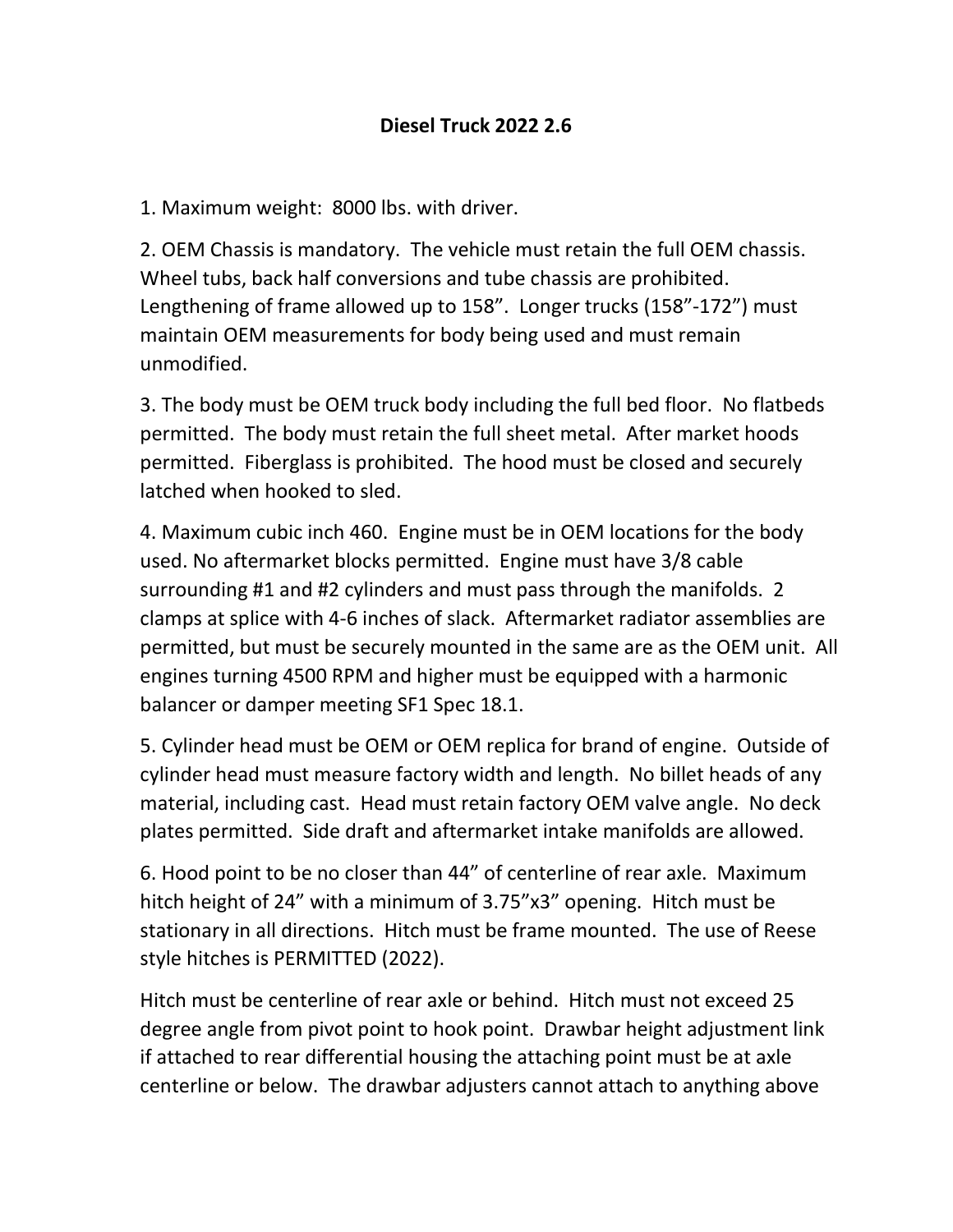centerline of the rear axle. The adjusters must go down from drawbar. No slotting of holes for adjuster attachment. No hitch supports or adjusters fastened to rear axle housing shall be above center point of rear axle. Pivot pin of drawbar can be no further forward than the centerline of rear axle.

7. Competitors must make provisions at tech officials' request to allow inspection of the compressor wheel and housing. Turbo is limited to a 2.6" inducer bore. Bore must be smooth. No MAP Width Enhancement Groove (MWE) allowed. Compressor wheel must protrude into a 2.6" bore for 1/8". Bore will be checked with a 2.605" turbo plug. Plug must not be able to enter inducer bore and contact wheel. The vehicle driver will be responsible for making compressor wheel accessible for tech personnel to measure bore and inspect compressor wheel if needed. No removable plugs or reducers allowed reducing to legal spec.

8. All vehicles must be equipped with upward pointing exhaust located either directly behind cab or out of truck hood. Two 3/8-inch diameter bolts must be placed through the exhaust pipe in a cross pattern within one inch of each other and within 12 inches of turbo outlet.

9. Front hanging weights are allowed. They must not exceed 60 inches forward from the centerline of front axle. Ballast may be added in the bed of the truck but must be securely fastened. Maximum weight including driver is 8000 pounds.

10 B. Minimum of 3 driveshaft loops on rear driveshaft, and as many as practical (minimum of 1) on front driveshaft evenly spaced. Constructed of at least 5/16-inch steel or 3/8-inch aluminum that will safely contain the driveshaft.

11. A fire extinguisher system is permitted. Minimum of a 2.5# fire extinguisher must be securely mounted within reach of driver. A complete OEM firewall is required.

12. All drivers must have valid driver license. A full fire suit SFI jacket, pants, helmet, and seatbelt/restraint must be worn.

13. The complete OEM floor pan is mandatory. Vehicle must maintain a complete firewall. Additional gauges and pillar pods are permitted. A single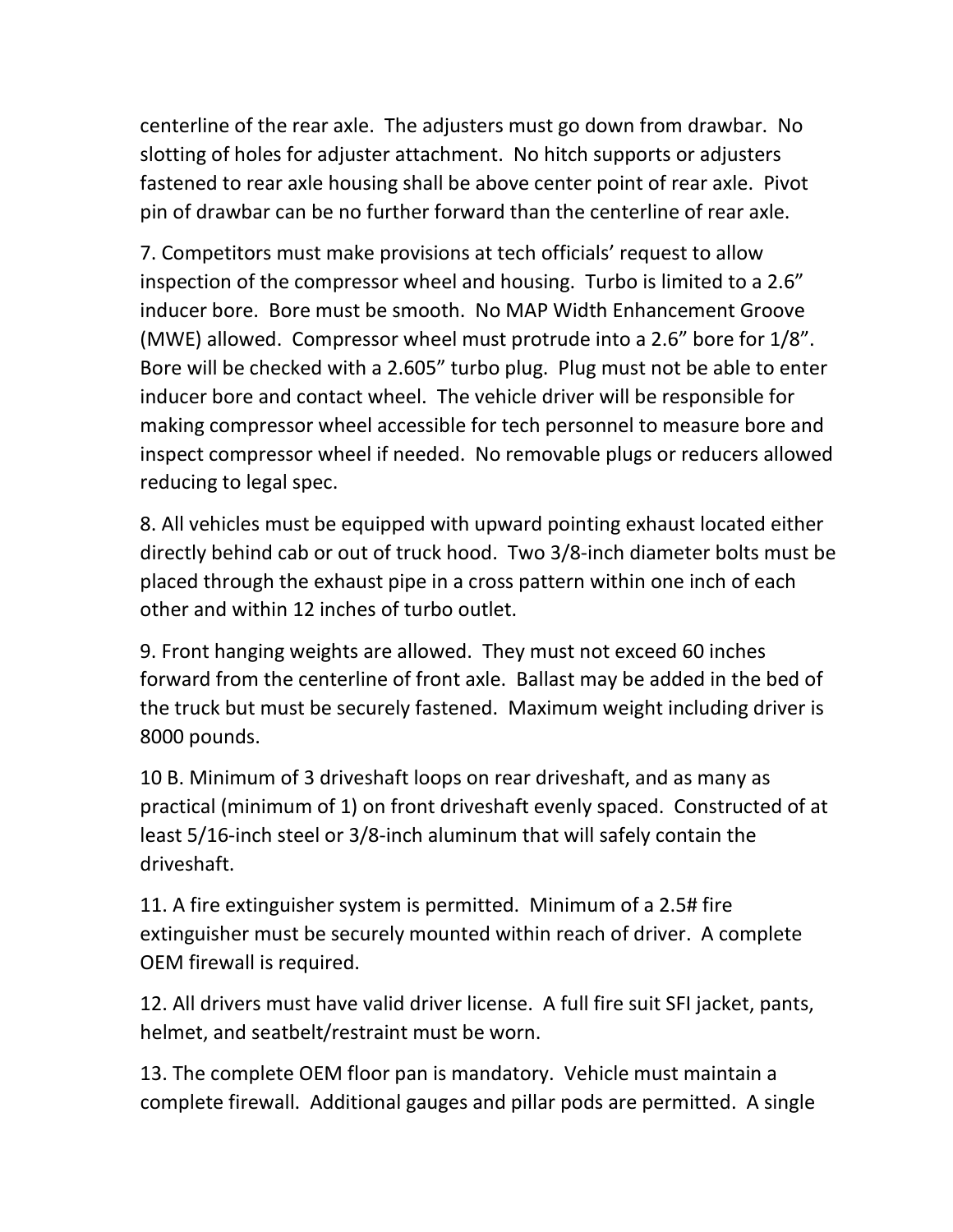aftermarket seat is permitted but it must be equipped with a safety restraint system. Cab may be gutted.

14. Hand throttles are permitted. Throttles will have a dead man throttle that will automatically return to a closed position. Throttles will work in a forward to reverse motion, forward being open. Two springs will be required on the hand throttle and one spring on the fuel injection pump. Diesel fuel only. No propane, NO2, or any other oxygen enhancers or compressible allowed. No water injection permitted.

15. Maximum of one P-pump up to P7100 allowed. 13MM plunger limit. Ag governors permitted. The use of multiple high pressure common rail fuel pumps is legal. Multiple HPOP is legal.

16. OEM rear and front ends required. Must have come factory in a one ton or smaller vehicle.

17. Axle shields are required. Shield to be .060" (1/16") thickness. A hole may be cut in one shield to allow operation of hub lock.

18. Safety switch (guillotine) must shut off air to diesel engines. Switch will be securely mounted to back of vehicle. A 2 inch or bigger solid ring must be attached to end of switch. Ring must be zip tied to switch bracket. Switch must also be able to be activated in the cab while driver is secured in vehicle.

19. Hydraulic steering is permitted.

20. Suspension – The upper mounting point for the strut assembly must be in a factory location. Adjustable caster/camber pillow ball mounts are permitted. The lower control arm may be strengthened provided the factory mounting points are maintained. Strut tower braces, lower tie bars, sway bars, and limit straps permitted. Traction bars and devices are permitted. Raising or lowering of vehicle height with suspension modifications is permitted but must be bolt on only. Welds permitted for attachment to frame and axle only. Blocked suspension permitted. No air bags. Rear suspension may be solid (welded or bolted).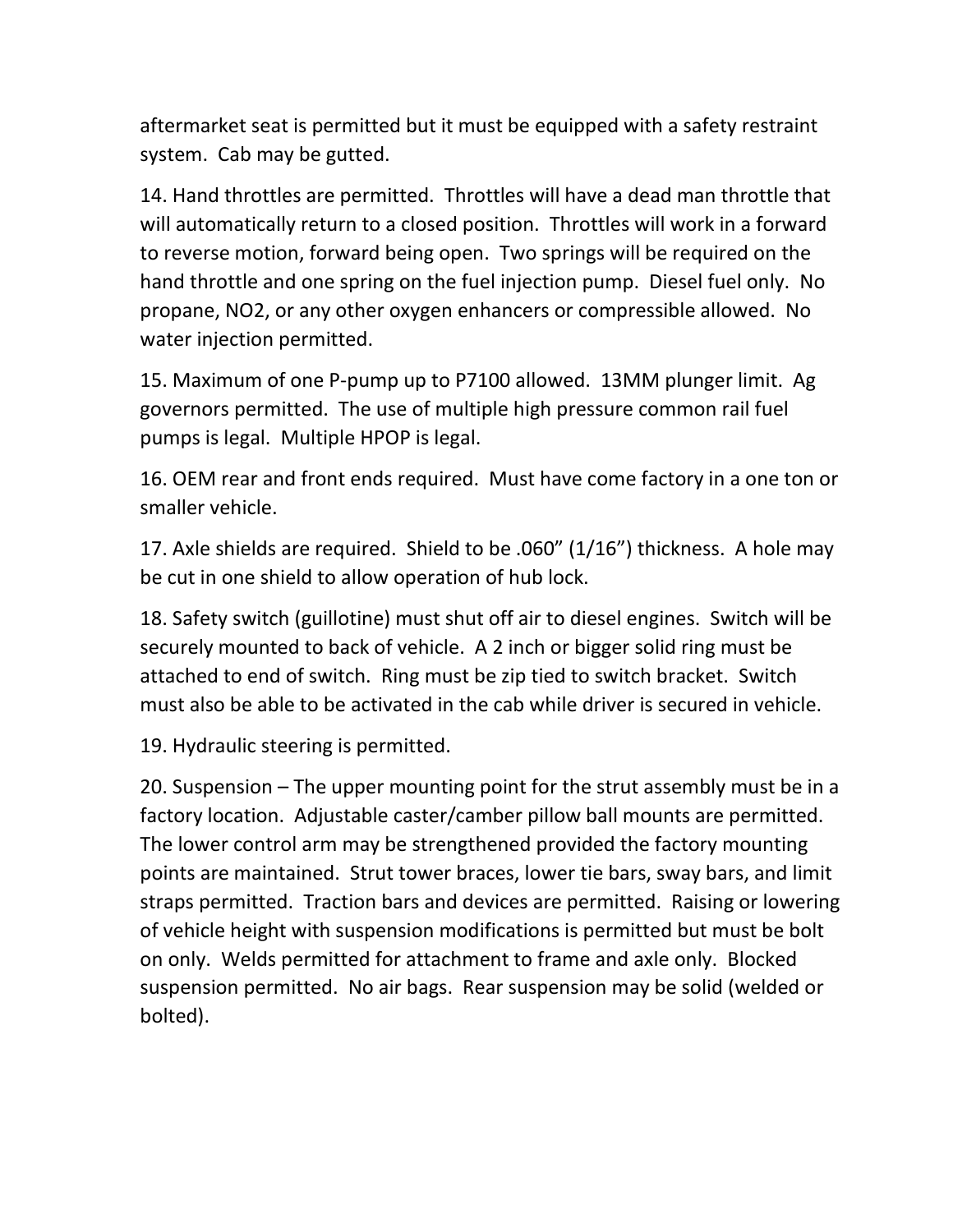21. Tires must be DOT approved with a maximum size of 35x12.50. No studded tires or tire chains. No alterations to tires permitted. No bar or terra tires.

22. Dual wheels are prohibited.

23. OEM transmission and transfer case must be used. Must have come from factory in a one ton or smaller vehicle.

24. Transmission, Automatic: Non-OEM transmissions are permitted. Aftermarket torque converters, valve bodies and internal components are permitted. Any non-OEM floor-mounted automatic transmission shifter must be equipped with a spring-loaded positive reverse lockout device to prevent the shifter from accidentally being put into reverse gear. A functional neutral safety switch is mandatory. All transmission lines must be metallic or highpressure-type hose. All vehicles with engines running 4500 RPM or more and using an automatic transmission must be equipped with a transmission shield meeting SFI Spec 4.1 and must be labeled accordingly. A blanket-type shield is permitted; it must be appropriately labeled as meeting SFI Spec 4.1 and it must extend from the rear of the block to the front of tail housing with a minimum six-inch overlap where fastened. All non-blanket-type shields must incorporate two (or one, per manufacturer's instructions) 3/4 inch by 1/8-inch straps that bolt to the shield on each side and pass under the transmission pan unless the transmission pan is labeled as meeting SFI Spec 4.1. All vehicles with engines running 4500 RPM or more and using an automatic transmission must be equipped with a flex plate meeting a Minimum SFI Spec 29.1 and be covered by a flex plate shield meeting SFI Spec 30.1.

25. Transmission, Manual: Non-OEM transmissions are PROHIBITED. Aftermarket internal components are permitted. A clutch meeting minimum SFI Spec 1.1 or 1.2 is mandatory on all vehicles. All manual transmissions must be clutch assisted. Sequential shifters are prohibited. All vehicles equipped with a manual transmission must have a flywheel shield labeled as meeting minimum SFI Spec 6.3 or greater. Applications for which an SFI Spec flywheel shield is not available may use a properly attached SFI 4.1 or 4.2 blanket that completely covers the bell housing; it must be attached to the block and